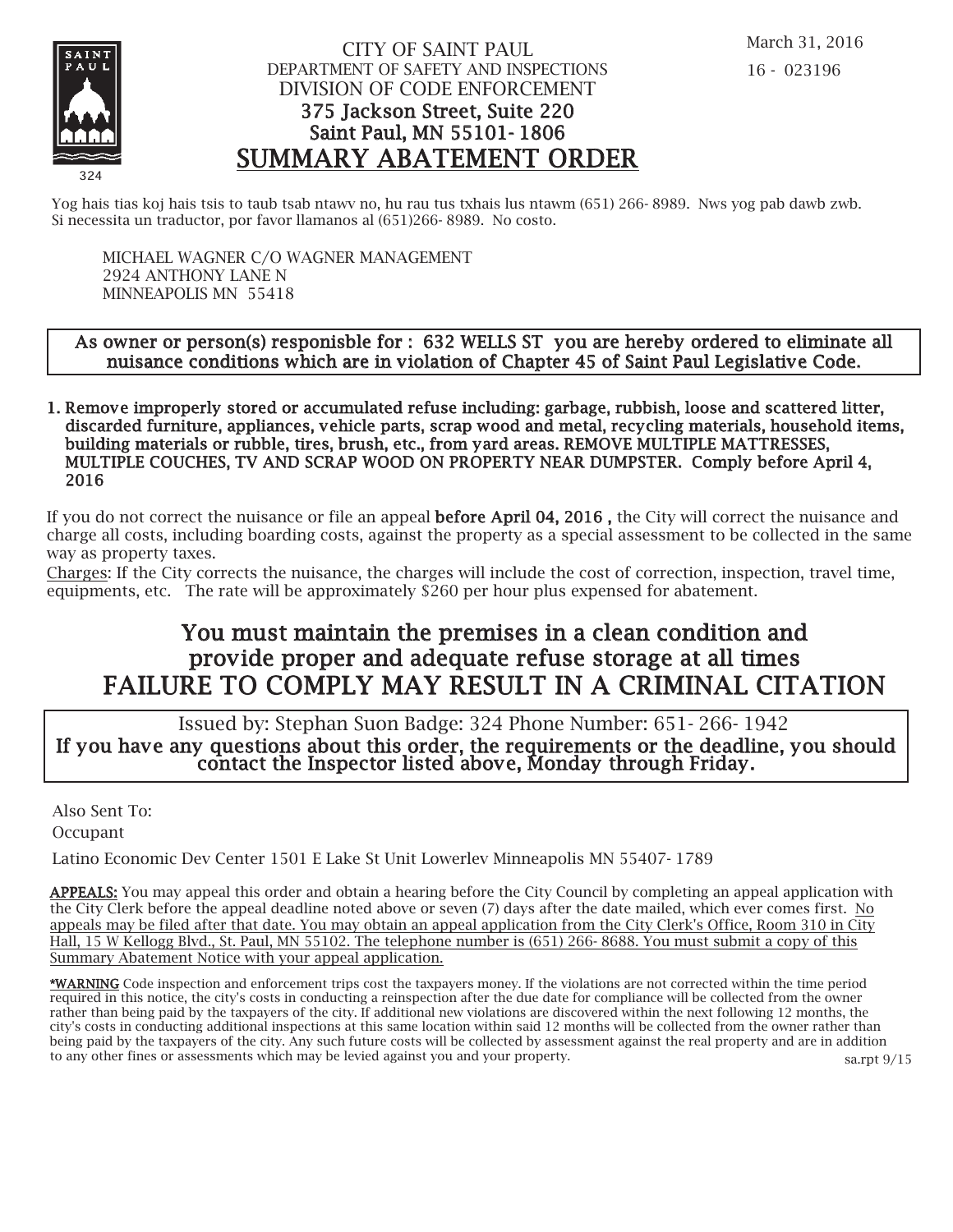

### CITY OF SAINT PAUL DEPARTMENT OF SAFETY AND INSPECTIONS DIVISION OF CODE ENFORCEMENT 375 Jackson Street, Suite 220 Saint Paul, MN 55101- 1806 SUMMARY ABATEMENT ORDER

Yog hais tias koj hais tsis to taub tsab ntawy no, hu rau tus txhais lus ntawm (651) 266-8989. Nws yog pab dawb zwb. Si necessita un traductor, por favor llamanos al (651)266- 8989. No costo.

OCCUPANT 632 WELLS ST ST PAUL MN 55130- 4154

#### As owner or person(s) responisble for : 632 WELLS ST you are hereby ordered to eliminate all nuisance conditions which are in violation of Chapter 45 of Saint Paul Legislative Code.

1. Remove improperly stored or accumulated refuse including: garbage, rubbish, loose and scattered litter, discarded furniture, appliances, vehicle parts, scrap wood and metal, recycling materials, household items, building materials or rubble, tires, brush, etc., from yard areas. REMOVE MULTIPLE MATTRESSES, MULTIPLE COUCHES, TV AND SCRAP WOOD ON PROPERTY NEAR DUMPSTER. Comply before April 4, 2016

If you do not correct the nuisance or file an appeal before April 04, 2016 , the City will correct the nuisance and charge all costs, including boarding costs, against the property as a special assessment to be collected in the same way as property taxes.

Charges: If the City corrects the nuisance, the charges will include the cost of correction, inspection, travel time, equipments, etc. The rate will be approximately \$260 per hour plus expensed for abatement.

# You must maintain the premises in a clean condition and prov ide proper and adequate refuse storage at all times FAILURE TO COMPLY MAY RESULT IN A CRIMINAL CITATION

 Issued by: Stephan Suon Badge: 324 Phone Number: 651- 266- 1942 If you have any questions about this order, the requirements or the deadline, you should contact the Inspector listed above, Monday through Friday.

Also Sent To:

Michael Wagner C/O Wagner Management 2924 Anthony Lane N Minneapolis MN 55418

Latino Economic Dev Center 1501 E Lake St Unit Lowerlev Minneapolis MN 55407- 1789

APPEALS: You may appeal this order and obtain a hearing before the City Council by completing an appeal application with the City Clerk before the appeal deadline noted above or seven (7) days after the date mailed, which ever comes first. No appeals may be filed after that date. You may obtain an appeal application from the City Clerk's Office, Room 310 in City Hall, 15 W Kellogg Blvd., St. Paul, MN 55102. The telephone number is (651) 266- 8688. You must submit a copy of this Summary Abatement Notice with your appeal application.

\*WARNING Code inspection and enforcement trips cost the taxpayers money. If the violations are not corrected within the time period required in this notice, the city's costs in conducting a reinspection after the due date for compliance will be collected from the owner rather than being paid by the taxpayers of the city. If additional new violations are discovered within the next following 12 months, the city's costs in conducting additional inspections at this same location within said 12 months will be collected from the owner rather than being paid by the taxpayers of the city. Any such future costs will be collected by assessment against the real property and are in addition to any other fines or assessments which may be levied against you and your property. sa.rpt 9/15